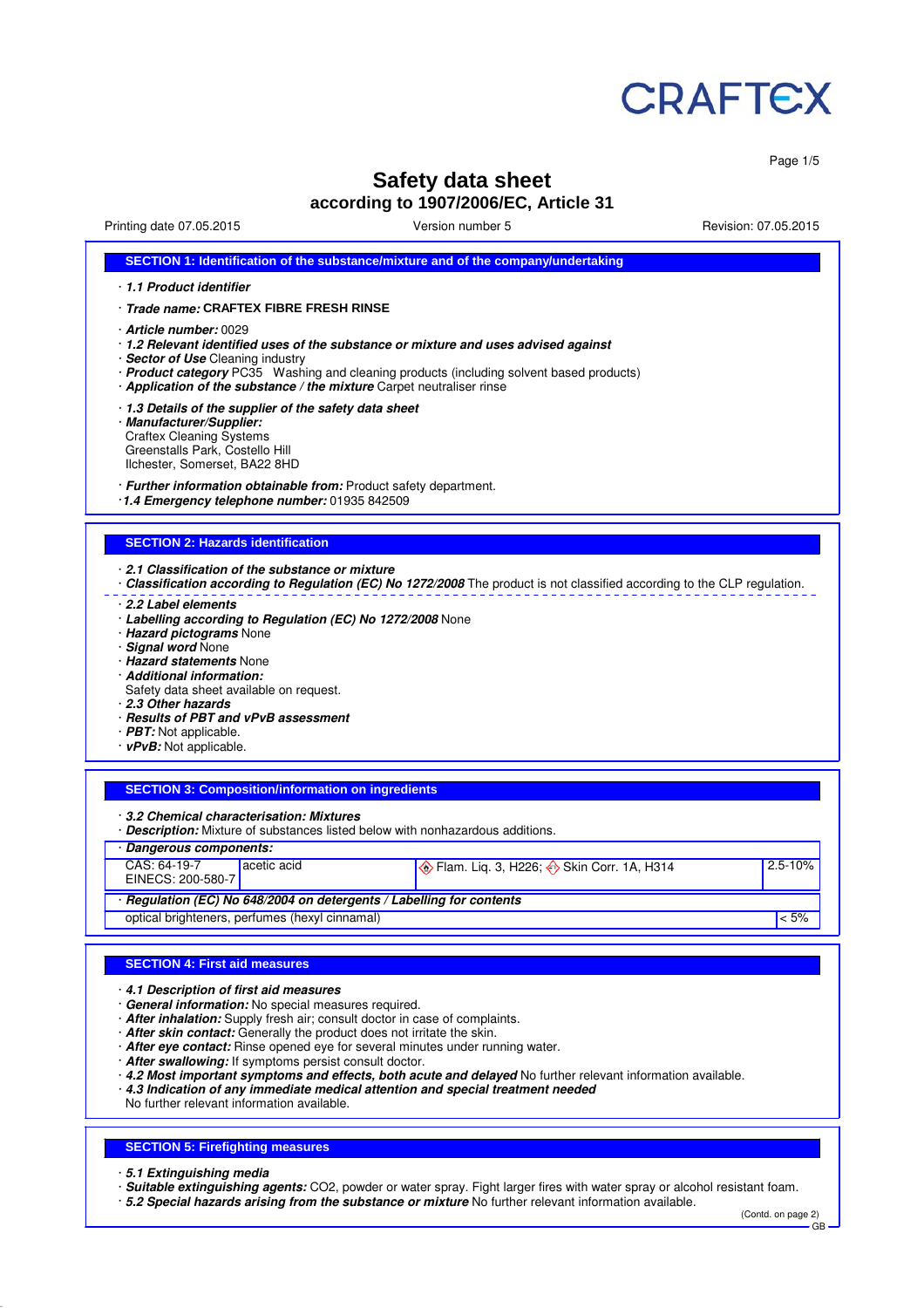Printing date 07.05.2015 **Principal and COVID-100** Version number 5 Revision: 07.05.2015

(Contd. of page 1)

### **Trade name: CRAFTEX FIBRE FRESH RINSE**

#### · **5.3 Advice for firefighters**

· **Protective equipment:** No special measures required.

#### **SECTION 6: Accidental release measures**

- · **6.1 Personal precautions, protective equipment and emergency procedures** Not required.
- · **6.2 Environmental precautions:**
- Dilute with plenty of water.
- Do not allow to enter sewers/ surface or ground water.
- · **6.3 Methods and material for containment and cleaning up:** Absorb with liquid-binding material (sand, diatomite, acid binders, universal binders, sawdust).
- · **6.4 Reference to other sections**
- No dangerous substances are released.
- See Section 7 for information on safe handling.
- See Section 8 for information on personal protection equipment.
- See Section 13 for disposal information.

#### **SECTION 7: Handling and storage**

- · **7.1 Precautions for safe handling** No special measures required.
- · **Information about fire and explosion protection:** No special measures required.
- · **7.2 Conditions for safe storage, including any incompatibilities**
- · **Storage:**
- · **Requirements to be met by storerooms and receptacles:** No special requirements.
- · **Information about storage in one common storage facility:** Not required.
- · **Further information about storage conditions:** None.
- · **7.3 Specific end use(s)** No further relevant information available.

#### **SECTION 8: Exposure controls/personal protection**

- · **Additional information about design of technical facilities:** No further data; see item 7.
- · **8.1 Control parameters**
- · **Ingredients with limit values that require monitoring at the workplace:**
- The product does not contain any relevant quantities of materials with critical values that have to be monitored at the workplace
- · **Additional information:** The lists valid during the making were used as basis.
- · **8.2 Exposure controls**
- · **Personal protective equipment:**
- · **General protective and hygienic measures:**
- The usual precautionary measures are to be adhered to when handling chemicals.
- · **Respiratory protection:** Not required.
- · **Protection of hands:**

The glove material has to be impermeable and resistant to the product/ the substance/ the preparation.

Due to missing tests no recommendation to the glove material can be given for the product/ the preparation/ the chemical mixture.

Selection of the glove material on consideration of the penetration times, rates of diffusion and the degradation · **Material of gloves**

The selection of the suitable gloves does not only depend on the material, but also on further marks of quality and varies from manufacturer to manufacturer. As the product is a preparation of several substances, the resistance of the glove material can not be calculated in advance and has therefore to be checked prior to the application. **Penetration time of glove material** 

The exact break through time has to be found out by the manufacturer of the protective gloves and has to be observed. · **Eye protection:** Goggles recommended.

(Contd. on page 3)

GB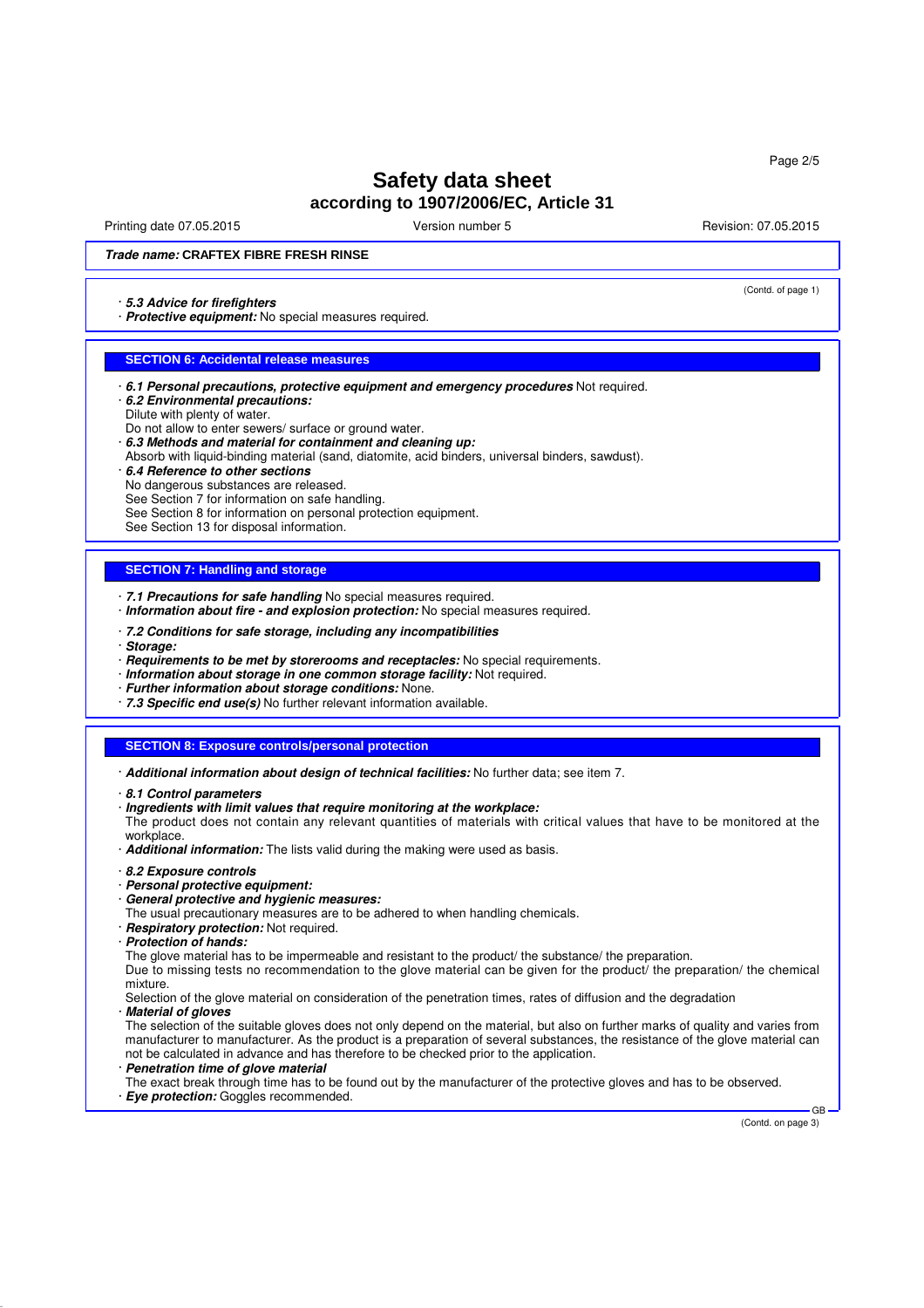Printing date 07.05.2015 **Version number 5** Nevision: 07.05.2015 **Revision: 07.05.2015** 

(Contd. of page 2)

**Trade name: CRAFTEX FIBRE FRESH RINSE**

|                                                            | <b>SECTION 9: Physical and chemical properties</b> |  |  |
|------------------------------------------------------------|----------------------------------------------------|--|--|
| 9.1 Information on basic physical and chemical properties  |                                                    |  |  |
| <b>General Information</b>                                 |                                                    |  |  |
| · Appearance:                                              |                                                    |  |  |
| Form:<br>Colour:                                           | Liquid<br>Colourless                               |  |  |
| · Odour:                                                   | Characteristic                                     |  |  |
| <b>Odour threshold:</b>                                    | Not determined.                                    |  |  |
| pH-value at 20 °C:                                         | 3                                                  |  |  |
| Change in condition                                        |                                                    |  |  |
| Melting point/Melting range:                               | Undetermined.                                      |  |  |
| <b>Boiling point/Boiling range:</b>                        | Undetermined.                                      |  |  |
| Flash point:                                               | Not applicable.                                    |  |  |
| · Flammability (solid, gaseous):                           | Not applicable.                                    |  |  |
| Ignition temperature:                                      |                                                    |  |  |
| <b>Decomposition temperature:</b>                          | Not determined.                                    |  |  |
| Self-igniting:                                             | Product is not selfigniting.                       |  |  |
| Danger of explosion:                                       | Product does not present an explosion hazard.      |  |  |
| <b>Explosion limits:</b>                                   |                                                    |  |  |
| Lower:                                                     | Not determined.                                    |  |  |
| Upper:                                                     | Not determined.                                    |  |  |
| Vapour pressure:                                           | Not determined.                                    |  |  |
| · Density:                                                 | Not determined.                                    |  |  |
| · Relative density                                         | Not determined.                                    |  |  |
| Vapour density                                             | Not determined.                                    |  |  |
| · Evaporation rate                                         | Not determined.                                    |  |  |
| · Solubility in / Miscibility with                         |                                                    |  |  |
| water:                                                     | Fully miscible.                                    |  |  |
| · Partition coefficient (n-octanol/water): Not determined. |                                                    |  |  |
| <b>Viscosity:</b>                                          |                                                    |  |  |
| Dynamic:                                                   | Not determined.                                    |  |  |
| Kinematic:                                                 | Not determined.                                    |  |  |
| <b>Solvent content:</b>                                    |                                                    |  |  |
| Organic solvents:                                          | 2.9%                                               |  |  |
| 9.2 Other information                                      | No further relevant information available.         |  |  |

### **SECTION 10: Stability and reactivity**

· **10.1 Reactivity**

· **10.2 Chemical stability**

· **Thermal decomposition / conditions to be avoided:** No decomposition if used according to specifications.

· **10.3 Possibility of hazardous reactions** No dangerous reactions known.

· **10.4 Conditions to avoid** No further relevant information available.

· **10.5 Incompatible materials:** No further relevant information available.

· **10.6 Hazardous decomposition products:** No dangerous decomposition products known.

### **SECTION 11: Toxicological information**

· **11.1 Information on toxicological effects**

· **Acute toxicity:**

· **Primary irritant effect:**

· **on the skin:** No irritant effect.

· **on the eye:** No irritating effect.

· **Sensitisation:** No sensitising effects known.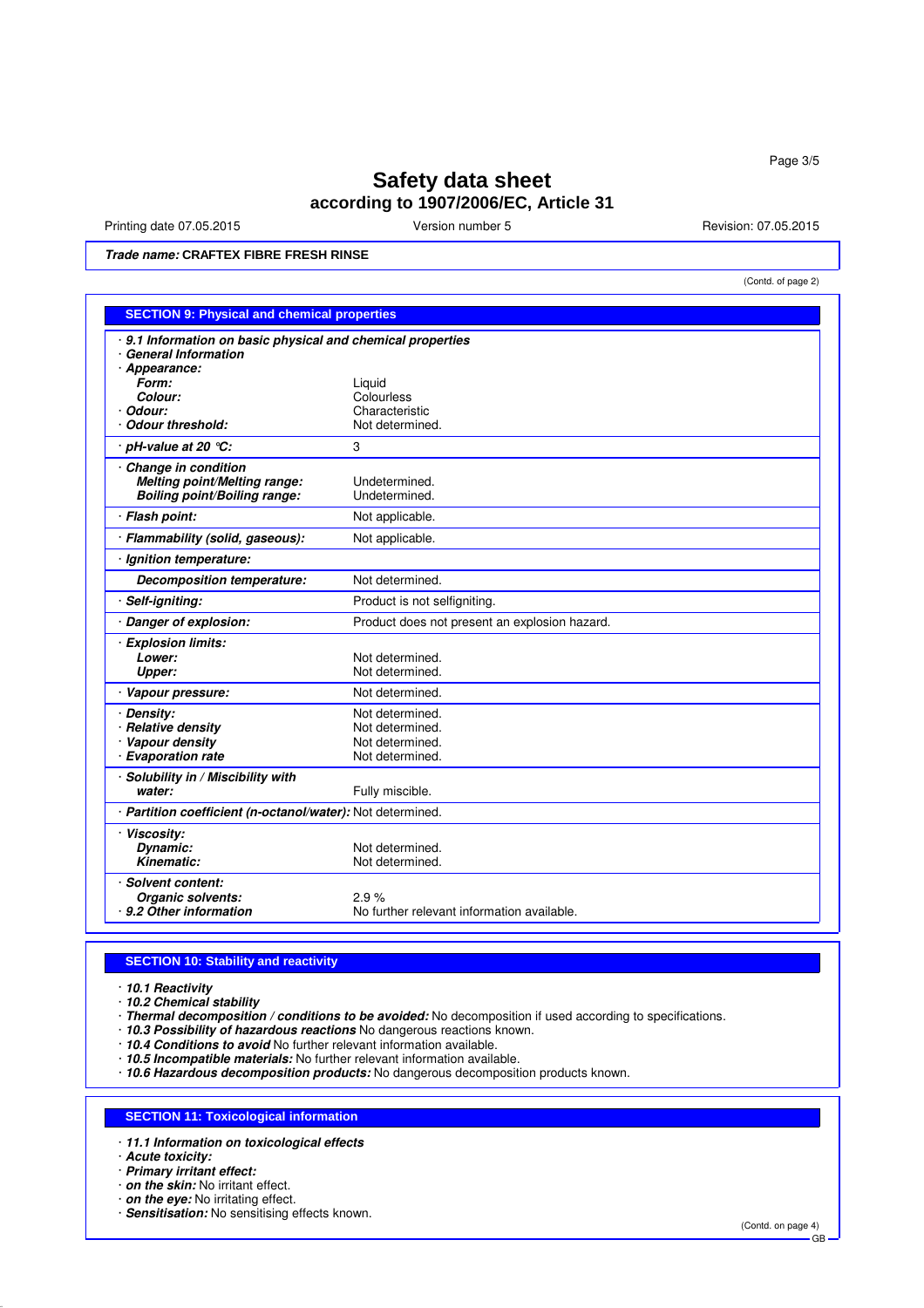Printing date 07.05.2015 **Principal and COVID-100** Version number 5 Revision: 07.05.2015

(Contd. of page 3)

### **Trade name: CRAFTEX FIBRE FRESH RINSE**

### · **Additional toxicological information:**

The product is not subject to classification according to the calculation method of the General EU Classification Guidelines for Preparations as issued in the latest version.

When used and handled according to specifications, the product does not have any harmful effects to our experience and the information provided to us.

### **SECTION 12: Ecological information**

- · **12.1 Toxicity**
- · **Aquatic toxicity:** No further relevant information available.
- · **12.2 Persistence and degradability** No further relevant information available.
- · **12.3 Bioaccumulative potential** No further relevant information available.
- · **12.4 Mobility in soil** No further relevant information available.
- · **Additional ecological information:**
- · **General notes:**
- Water hazard class 1 (German Regulation) (Self-assessment): slightly hazardous for water
- Do not allow undiluted product or large quantities of it to reach ground water, water course or sewage system.
- · **12.5 Results of PBT and vPvB assessment**
- · **PBT:** Not applicable.
- · **vPvB:** Not applicable.
- · **12.6 Other adverse effects** No further relevant information available.

### **SECTION 13: Disposal considerations**

- · **13.1 Waste treatment methods**
- · **Recommendation** Smaller quantities can be disposed of with household waste.
- · **Uncleaned packaging:**
- · **Recommendation:** Disposal must be made according to official regulations.
- · **Recommended cleansing agents:** Water, if necessary together with cleansing agents.

| <b>SECTION 14: Transport information</b>                                        |                 |
|---------------------------------------------------------------------------------|-----------------|
| ∙ 14.1 UN-Number<br>· ADR, ADN, IMDG, IATA                                      | None            |
| 14.2 UN proper shipping name<br>· ADR, ADN, IMDG, IATA                          | None            |
| 14.3 Transport hazard class(es)                                                 |                 |
| · ADR, ADN, IMDG, IATA<br>· Class                                               | None            |
| 14.4 Packing group<br>· ADR, IMDG, IATA                                         | None            |
| 14.5 Environmental hazards:<br>· Marine pollutant:                              | No.             |
| · 14.6 Special precautions for user                                             | Not applicable. |
| 14.7 Transport in bulk according to Annex II of<br>MARPOL73/78 and the IBC Code | Not applicable. |
| · UN "Model Regulation":                                                        | ٠               |

### **SECTION 15: Regulatory information**

· **15.1 Safety, health and environmental regulations/legislation specific for the substance or mixture**

No further relevant information available.

· **15.2 Chemical safety assessment:** A Chemical Safety Assessment has not been carried out.

(Contd. on page 5)

GB